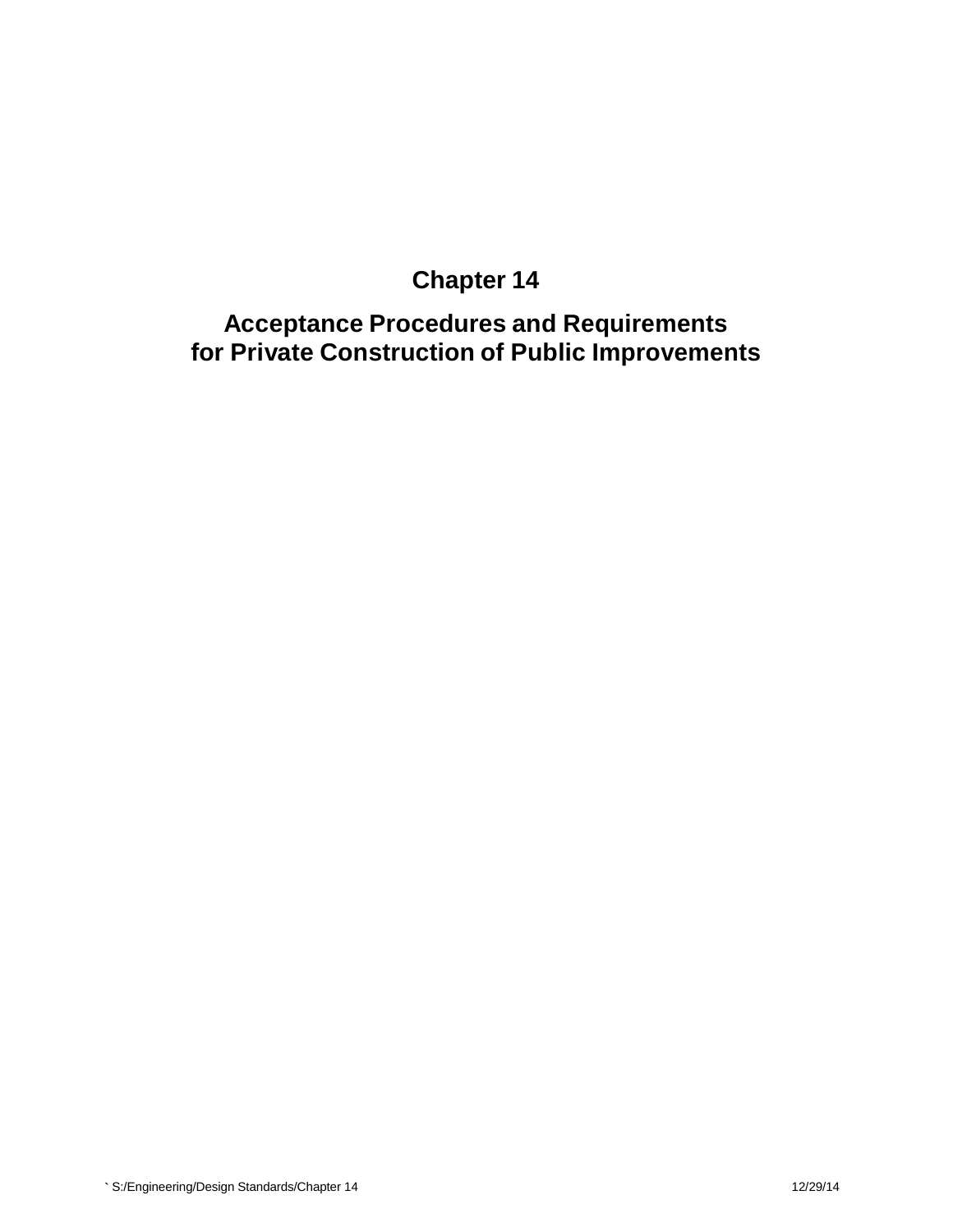## **Chapter 14**

## **Acceptance Procedures and Requirements for Private Construction of Public Improvements**

| <b>Section</b> | Topic                           | Page |
|----------------|---------------------------------|------|
| 14.1           | <b>Application of Standards</b> | 14.1 |
| 14.2           | Acceptance and Warranty         | 14.1 |
| 14.3           | General                         | 14.1 |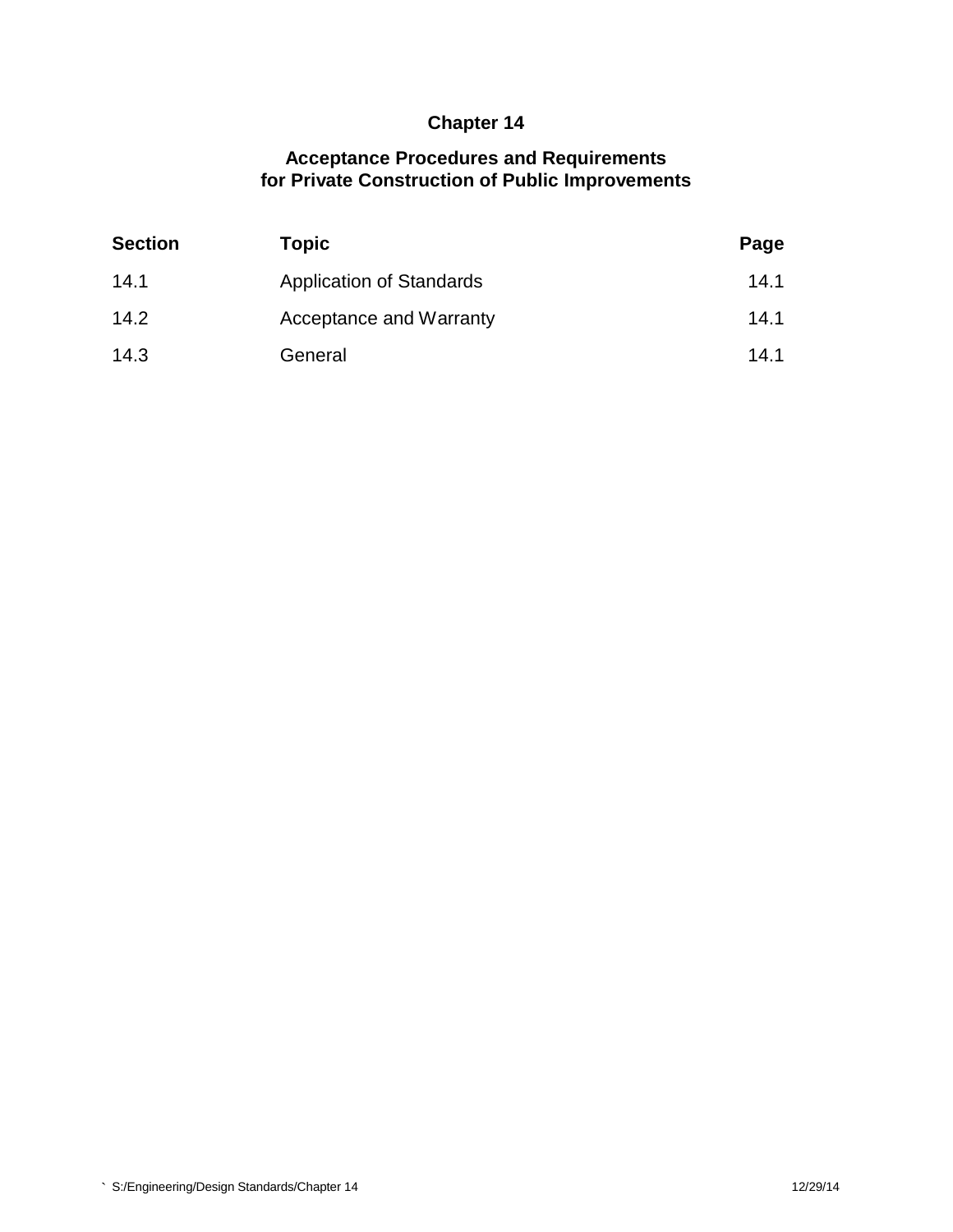## **Chapter 14**

#### **Acceptance Procedures and Requirements for Private Construction of Public Improvements**

#### **14.1 Application of Standards**

The requirements contained herein shall apply to all new private development construction and site development construction within City-dedicated right-of-way and easement areas that are planned for or subject to public use within the jurisdiction of the City of Huron and is not associated with a Subdivision Construction Agreement. This acceptance shall consist of all public improvements included in the approved construction plans.

**14.1.1 Acceptance Limitation.** The acceptance of an improvement shall in no way constitute an assumption by the City of liability for defects in the improvement. By accepting the improvement, the City does not warrant or guarantee that the improvement has been properly designed or constructed. Any errors or omission of the Owner/Developer/Engineer shall not be the responsibility of the City.

#### **14.2 Acceptance and Warranty**

It is the responsibility of the Owner/Developer/Engineer to notify the City Engineer when the required public improvements are complete. Acceptance of the public improvements will be completed in two stages: Utility Acceptance, which includes the water main system, sanitary sewer system, storm sewer system and Final Acceptance, which shall consist of all other public improvements including, but not limited to, grading, crushed base, valley gutters, fillet sections, curb and gutter, surfacing, and sidewalks.

- **14.2.1 Utility Acceptance and Warranty.** The Owner/Developer shall warrant all water main systems, sanitary sewer systems, storm sewer systems, and sump pump collection systems free from defects for a time period of two (2) years.
- **14.2.2 Final Acceptance and Warranty.** The Owner/Developer shall warrant all other public improvements including, but not limited to, grading, crushed base, valley gutters, fillet sections, curb and gutter, surfacing, and sidewalks free from defects for a time period of one (1) year.

#### **14.3 General**

The City shall not provide snow removal services on streets where manholes, valve boxes, and any other items protrude above the roadway surface. The Owner/Developer shall maintain the improvements and repair or correct any deficiencies that may occur prior to the expiration of the respective warranty.